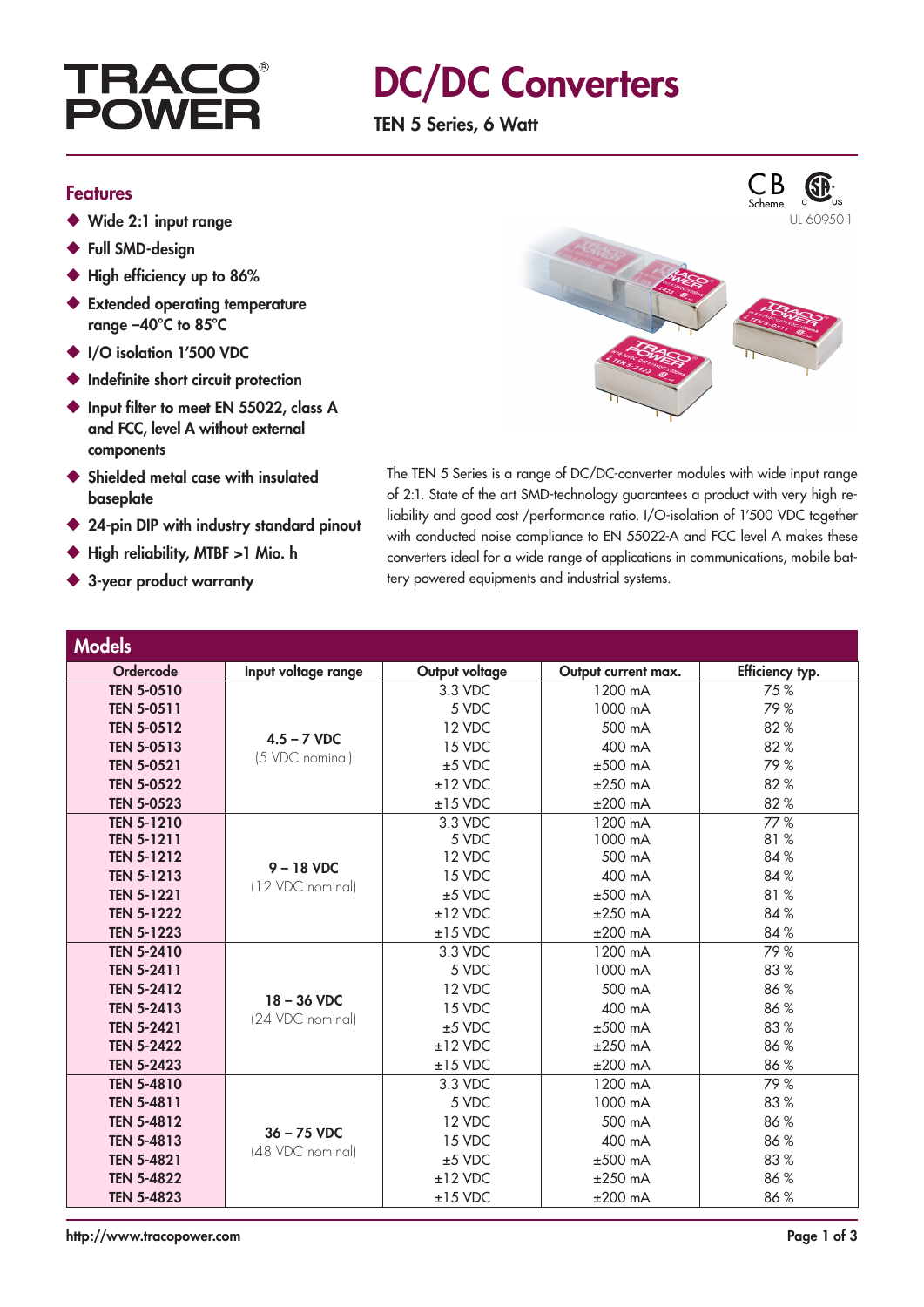# **TRACO®**<br>POWER

| <b>Input Specifications</b>                             |                                                                                                   |                                                                      |                                                                                                                                              |
|---------------------------------------------------------|---------------------------------------------------------------------------------------------------|----------------------------------------------------------------------|----------------------------------------------------------------------------------------------------------------------------------------------|
| Input current no load                                   | 12 Vin models:<br>24 Vin models:<br>48 Vin models:                                                | 5 Vin models: 80 mA typ.<br>30 mA typ.<br>15 mA typ.<br>8 mA typ.    |                                                                                                                                              |
| Start-up voltage /<br>under voltage shut down           | 5 Vin models:<br>24 Vin models:<br>48 Vin models:                                                 | 12 Vin models: 8.0 VDC / 8.0 VDC (or lower)<br>demage the converter! | 4.4 VDC / 4.0 VDC (or lower)<br>16.0 VDC / 16.0 VDC (or lower)<br>32.0 VDC / 32.0 VDC (or lower)<br>long term operation at undervoltage will |
| Surge voltage (1 sec. max.)                             | 5 Vin models:<br>12 Vin models:<br>24 Vin models:<br>48 Vin models:                               | 10 V max.<br>25 V max.<br>50 V max.<br>100 V max.                    |                                                                                                                                              |
| Reverse voltage protection                              |                                                                                                   | $1.0 A max$ .                                                        |                                                                                                                                              |
| Conducted noise (input)                                 |                                                                                                   |                                                                      | EN 55022 class A, FCC part 15, level A                                                                                                       |
| <b>Output Specifications</b>                            |                                                                                                   |                                                                      |                                                                                                                                              |
| Voltage set accuracy                                    |                                                                                                   | 1.0%                                                                 |                                                                                                                                              |
| Regulation                                              | - Input variation Vin min. to Vin max.<br>$-$ Load variation $20 - 100$ %                         | $0.3 %$ max.                                                         |                                                                                                                                              |
|                                                         | single output models:<br>dual output models balanced load:<br>dual output models unbalanced load: | $1.0 %$ max.<br>2.0 % max.<br>5.0 % max. (25 % / 100 %)              |                                                                                                                                              |
| Minimum load                                            |                                                                                                   | will be experienced)                                                 | 5% of rated max current (operation at lower<br>load condition is safe but a higher output ripple                                             |
| Ripple and noise (20 MHz Bandwidth)                     |                                                                                                   |                                                                      | 50 mVpk-pk typ., 75 mVpk-pk max.                                                                                                             |
| Temperature coefficient                                 |                                                                                                   | $\pm 0.02$ %/K                                                       |                                                                                                                                              |
| Output current limitation                               |                                                                                                   |                                                                      | >120 % of lout max., foldback                                                                                                                |
| Short-circuit protection                                |                                                                                                   |                                                                      | indefinite (automatic recovery)                                                                                                              |
| Start up time (nominal Vin and constant resistive load) |                                                                                                   |                                                                      | 10 ms typ. (for power on and remote on)                                                                                                      |
| Capacitive load                                         | single output models:<br>dual output models:                                                      | 6800 µF max.<br>1000 µF max. (each output)                           |                                                                                                                                              |
| <b>General Specifications</b>                           |                                                                                                   |                                                                      |                                                                                                                                              |
| Temperature ranges                                      | - Operating<br>- Case temperature<br>- Storage                                                    |                                                                      | $-40^{\circ}$ C to $+85^{\circ}$ C<br>$-50^{\circ}$ C to $+125^{\circ}$ C                                                                    |
| Derating                                                |                                                                                                   | 3.3 %/K above 70°C                                                   |                                                                                                                                              |
| Humidity (non condensing)                               |                                                                                                   | 95 % rel H max.                                                      |                                                                                                                                              |
|                                                         | Reliability, calculated MTBF (MIL-HDBK-217F, at +25°C, ground benign)                             | >1 Mio. h                                                            |                                                                                                                                              |
| Isolation voltage (60 sec.)                             | - Input/Output                                                                                    | 1'500 VDC                                                            |                                                                                                                                              |
| Isolation capacitance                                   | - Input/Output                                                                                    | 380 pF typ.                                                          |                                                                                                                                              |
| Isolation resistance                                    | - Input/Output                                                                                    | >1'000 M Ohm (500 VDC)                                               |                                                                                                                                              |
| Switching frequency                                     |                                                                                                   |                                                                      | 300 kHz typ. (Pulse frequency modulation PFM)                                                                                                |
| Safety standards                                        |                                                                                                   | UL 60950-1, IEC/EN 60950-1                                           |                                                                                                                                              |
| Environmental compliance                                | – Reach<br>$-RoHS$                                                                                | directive 2011/65/EU                                                 | www.tracopower.com/info/reach-declaration.pdf                                                                                                |

All specifications valid at nominal input voltage, full load and +25°C after warm-up time unless otherwise stated.